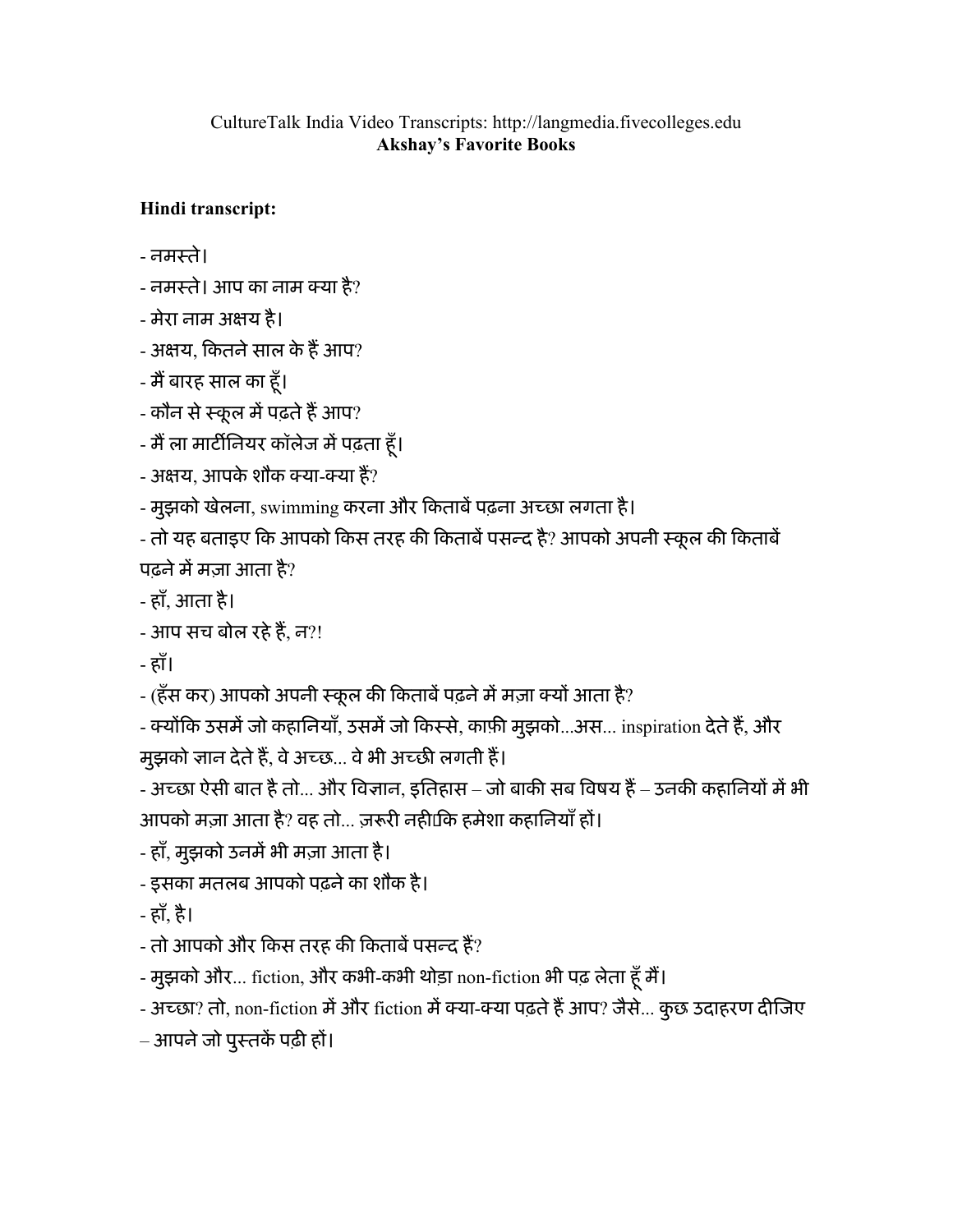- Fiction में जैसे... मैं Enid Blyton और Ruskin Bond... Ruskin Bond, Roald Dahl – यह सब पढ़ता हूँ मैं। और वैसे non-fiction में... मैं 'My Aut'... 'My Life'... autobiography गा... गांधी जी की, और कई सारी किताबें मैं पढ़ता हँ।

- आप... आपको कहानियों की किताबें ज़्यादा पसन्द हैं, या 1ि र ऐसे लोगों की जीवनियाँ पढ़ना?

- मुझे कहानी की किताबें ज़्यादा पसन्द हैं।

- ज़्यादा पसन्द हैं। आप लिखते भी हैं?

- हाँ, थोड़ी-थोड़ी शुरु की थी, पर वह खतम नहीाहो पाती!

- किसके बारे में लिखा था आपने?

- मैंने अपनी एक... जैसे... science-fiction start की थी। (प्रश्नकर्ता हँसती हैं।) लेकिन वह खतम नहींकर पाया अब तक म।

- आपने... आपने... आप मुझे बता रहे थे कि आपको कुछ किताबों ने बहुत inspire किया है, जैसे 'Makers and Finders', उसके बारे में आप क्या कहना चाहेंगे?

- हाँ, 'Makers and Finders' ऐसे scientists और विज्ञानिकों के बारे में थी, जो इन्हें बहुत ही महत्वपूर्ण खोज की हमारे लिए, बहुत ही महत्वपूर्ण चीज़ें बनाई।

- अच्छा, आ...आपको लगता है कि... जैसै आपको किताबें पढ़ने का मन करता है – तो, आपको किताबें मिल जाती हैं पढ़ने के लिए आसानी से?

- मेरा मतलब है,... मेरा... मेरे स्कूल का पुस्तकालय में किताबें काफ़ी सीमित हैं। और वर्ना यहाँ पे में किफ़ा...किताबें काफ़ी मह़्याी होती हैं। इनमें आप... खरीदना... काफ़ी मतलब, अ... सबके... सब नहींखरीद पाते...जो... म...

- हाँ? महर्खा हैं?

- बहुत मह़्यो हैं। तो मैं चा... अगर कोई... मैं चाहता हूँ कि वे किताबें... कि सस्ता निकले, और या फ़िर हमारी सरकार भी कुछ मदद करे... बच्चों को... पुस्तकालय खोले सरकार, ताकि बच्चे पढ़ सकें किताबें।

- तो, अच्छा जब आप स्कूल जाते हैं, आपके... (अस्पष्ट) पुस्तकालय में जाएँ, librarian से book मार्शे, कि request करें, तो आपको क्या वे दे देते हैं किताबें आसानी से?

- काफ़ी मुश्किल से मिलती हैं किताबें, और कभी-कभी तो जैसे, हमको न, दो-तीन हफ़्ते बाद मिलती हैं। और वैसे भी, वहाँ पे इतनी अच्छी किताबें तो हैं नहीं॥ मतलब ऐसी किताबें हैं, जो काफ़ी पुरानी और जिनकी हालत बिल्कुल... खराब है। और किताबें भी उतनी मज़ेदार नहीं।हैं वहाँ की।

- तो बड़ी िदकत हो जाती होगी आपको।

- हाँ, िदकत तो होती ही है।

- Hm. चलिए, अक्षय, मैं आशा करती हूँ कि आपको खूब किताबें मिलें पढ़ने के लिए, और आप खूब ज्ञान प्राप्त करें। तो, बह्त बह्त धन्यवाद हम से बात करने के लिए।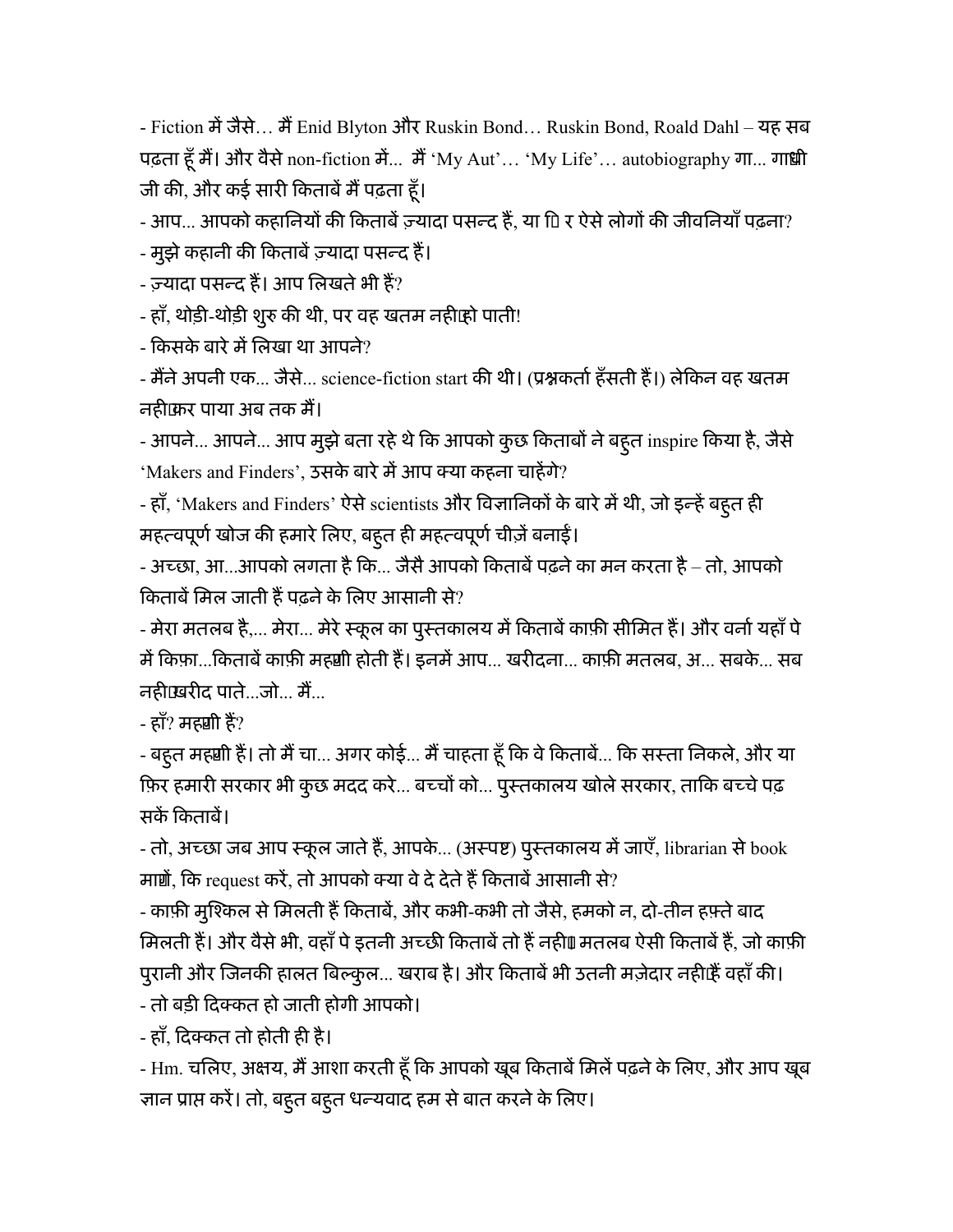- धन्यवाद।

## English translation:

- Namaste.
- Namaste. What is your name?
- My name is Akshay.
- Akshay, how old are you?
- I am twelve years old.
- What school do you go to?
- I go to La Martiniere College.
- Akshay, what are your hobbies?
- I like to play, swim and read books.
- So tell me what kind of books you like. Do you enjoy reading your school textbooks?
- Yes, I do.
- You are telling the truth, I hope?!

- Yes.

- (Laughs) So why do you like reading your school textbooks?

- Because they contain stories and tales that I …as … find inspirational; they impart knowledge … [that is why] I like them.

- If so, then … do you like reading science [and] history too? – [the textbooks for] your remaining subjects – they don't necessarily contain stories.

- Yes, I enjoy them too.

- That means you enjoy reading.

- Yes, I do.

- So, what kind of books do you like?
- Aside from this, I like ... fiction, and sometimes I read some non-fiction as well.
- Indeed. So what do you read in non-fiction and fiction? Like … give me some examples
- from among the books you have read.

- Like, in fiction … I read Enid Blyton, Ruskin Bond… Ruskin Bond, Roald Dahl. And as for non-fiction  $\dots$  I [like to] read 'My Aut' $\dots$  'My Life'... the autobiography of G  $\dots$ Gandhiji and several other books.

- Do you … do you enjoy reading storybooks more or people's autobiographies?

- I like storybooks better.

- You like [storybooks] better. Do you write as well?

- Yes, I began something in a small way, but can't finish\* it!

(\*खतम) is the more usual pronunciation of the Urdu ख़त्म.)

- What did you write about?

- I began … like [a] … science-fiction story. (Interviewer laughs.) But I haven't been able to finish it yet.

- You … you … you were telling me that you draw a lot of inspiration from some books, such as 'Makers and Finders'; what would you like to say about that?